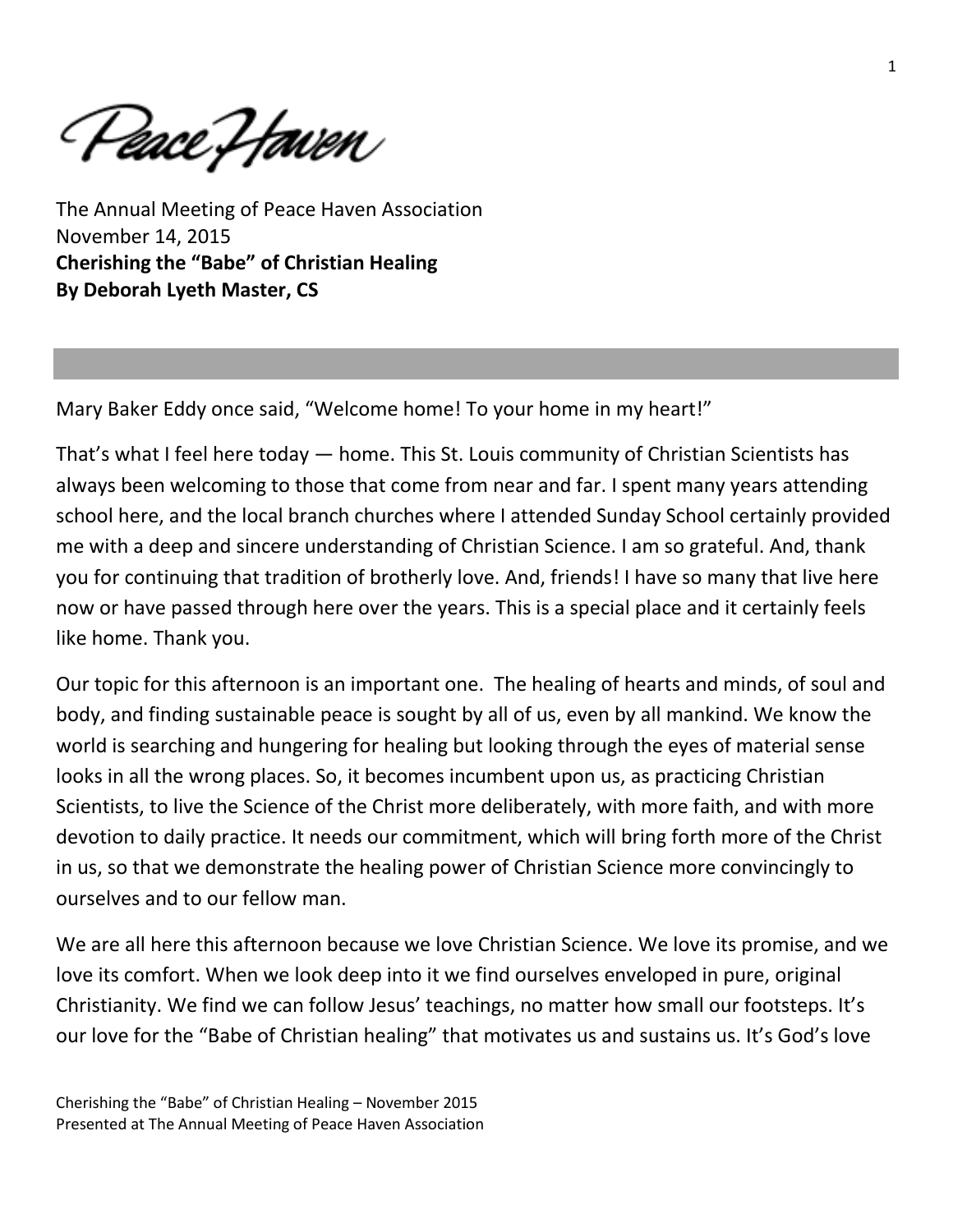for us, expressed through Christian Science, that meets every human need with Christian demonstration.

Mary Baker Eddy, our dear and beloved Leader in Christian Science tells us, "In different ages the divine idea assumes different forms, according to humanity's needs. In this age it assumes, more intelligently than ever before, the form of Christian healing. This is the babe we are to cherish. This is the babe that twines its loving arms about the neck of omnipotence, and calls forth infinite care from His loving heart" (Miscellaneous Writings p. 370: 12-18). Christian healing, the babe in our consciousness, calls forth "infinite care from His loving heart" emerging in demonstration.

Why does our Leader call Christian healing a "babe"?

A babe is the fulfillment of promise. It is a cause for rejoicing, of cheerful hope. Its development is accompanied by the faithful expectation of its appearance in our lives. We delight in preparing for its manifestation. And, we eagerly pray for its innate wisdom, purpose, and contribution, that it mature in confident giving and reward.

The word "cherish" means (and let's think of it in terms of our longstanding relationship with God): to treat with tenderness and affection; to hold as dear; to embrace with affection; to give warmth, ease or comfort to; to foster and encourage; to cling the principles of virtue; to preserve religion in the heart; to treat in a manner to encourage growth by protection, aid, attendance, or supplying nourishment (Noah Webster, 1828).

This "infinite care from His loving heart" is how God cherishes us. We find evidence of this demonstrated in the activities of Peace Haven, and in all the various forms of Christian Science nursing. The authority for these activities is found in The Manual of The Mother Church by Mrs. Eddy. We can find references to nursing in the Bible and our Leader's other writings but its authority is found in the *Manual* on page 49. This God-impelled and mandated authority for nursing is important for each of us to acknowledge and understand because it is of God, not of man. God has set before us an open door and no man can shut it! The *Manual* upholds the infallibility of absolute Christian Science, therefore, supporting and protecting our desire and right to have Christian Science treatment, and so, support the efficacy of Christian healing. It does this by providing a right place of security and temporary aid for our physical needs by a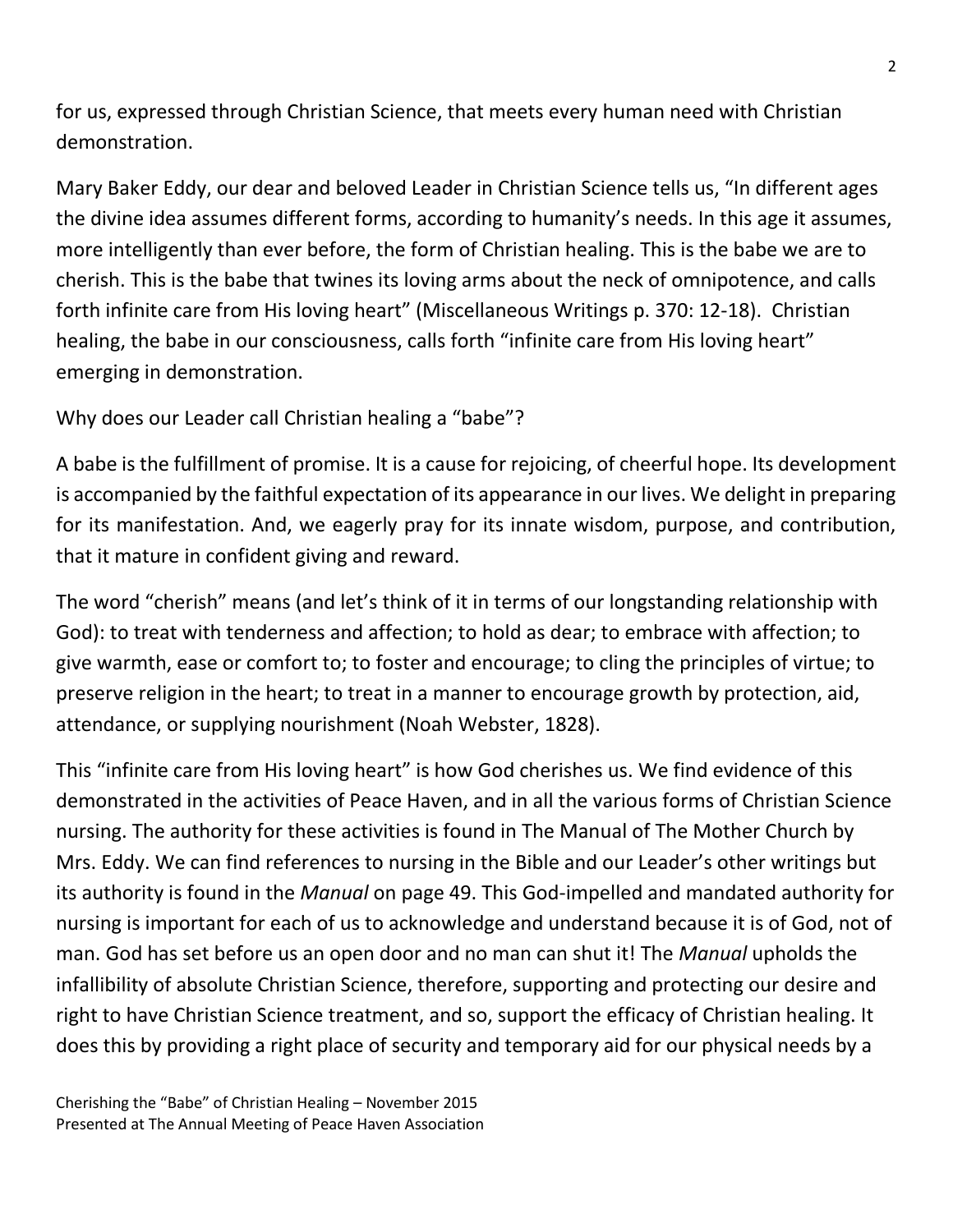visiting nurse, a private duty nurse, a home helper, or nurses serving in a facility. Each of these selfless and professional nurses has a demonstrable knowledge of Christian Science practice. They understand the practical wisdom necessary in the sick room, and they take proper care of the sick. I am reminding you of these things because Mrs. Eddy did not leave any student of Christian Science without everything necessary to advance us toward healing.

This same *Manual* authority for nursing also serves as a defense for us as it *removes* the seeming authority of mortal mind that would suggest Christian Scientists don't care for their sick or that other means of care may be more legitimate and expedient. Additionally, this Spirit-based authority reforms the unnatural inclination of a Christian Scientist to seek hygienic practices, medical treatment, and physical therapy.

Christian Scientists know that God is indeed a very present help in trouble, as He is always present. He is caring for us every moment and His care is sufficient to meet every one of our needs. We know He is the only power and that He doesn't share this power with anyone else. God is All-in-all. Because of His self-existent superiority over all material means and methods He does not and cannot comingle with them.

It is the lure of physical sense, of the fear or the love of life in matter that tempts and confuses one to think that there is help in material means. Christian healing means healing the way Christ Jesus did.

Mainstream Christianity, while loving Jesus, denies the most significant aspect of his work. When our Leader speaks of Christianity she does not leave the aspect of physical healing out but has restored its practical effectiveness, according to Christ Jesus. This fact separates us from all other methods of healing — in Christianity and out! So, for us to heal effectively, through the Science of the Christ, we cannot be moved by the world's "isms" that suggest God made mortal man to help His child through material means. Did Jesus teach his followers to use material methods? No, he turned them to God and God alone, giving them the power of the Spirit over all the power of the enemy. Then, utilizing this power today, we cannot be tempted by the suggestions of mortal minds to rely on what we should avoid, and think we can find safety where there is actually the danger of turning from Soul, God, to the dream of material sense.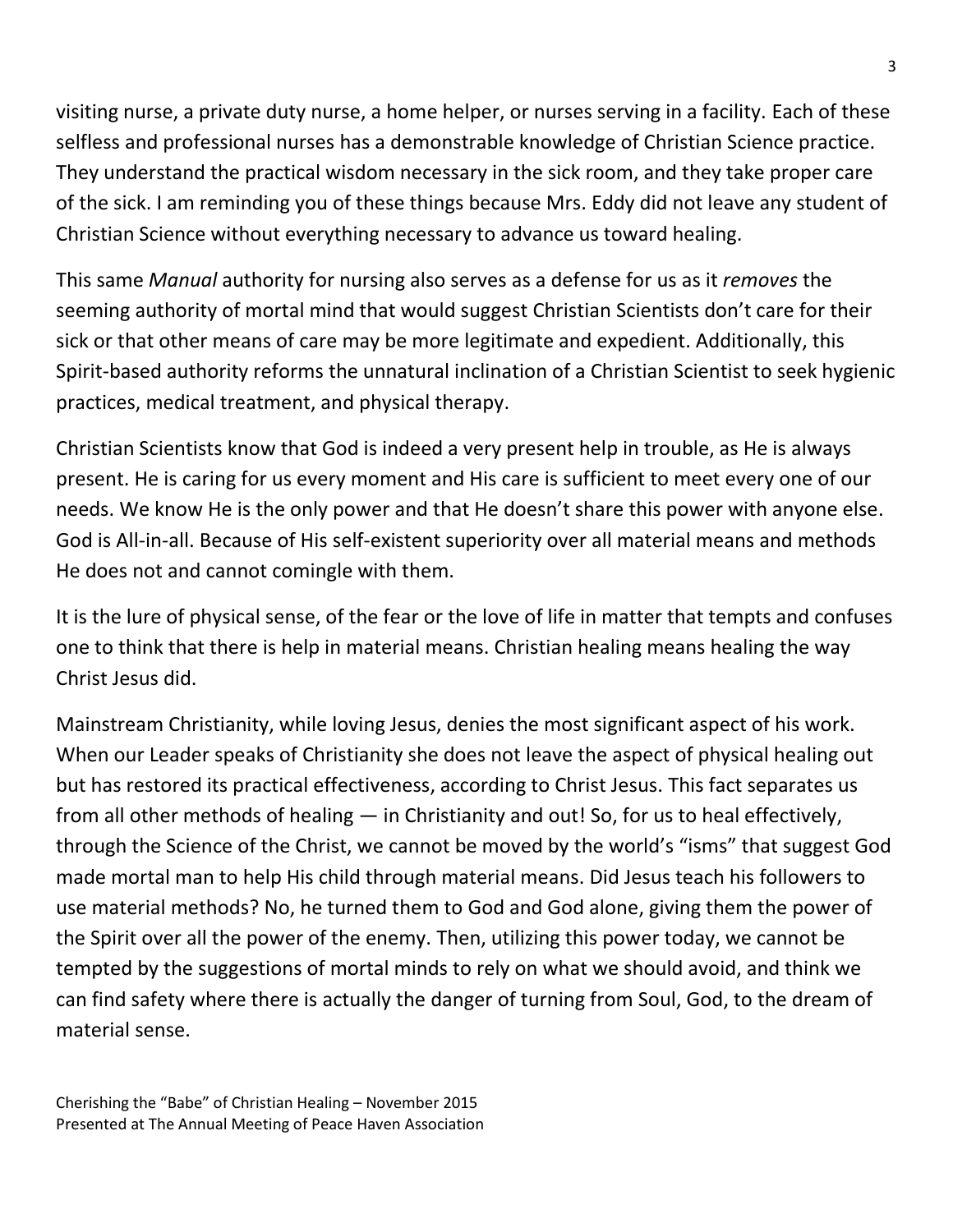If this power has diminished over time, what has caused its lessening? Was not the power always mental but realized in tangible proof in men's lives? The power to heal hasn't changed or lessened, only our practice and use of it has. If we love Christian healing and what it has done and continues to do, we should cherish it more, and practice and defend it more consistently. Then we will see healing more consistently in our lives.

We know God's omniscience is the wisdom that is peaceful, upholding His grace, the divine influence in our heart, always reflected in our life. His wisdom turns us to, and holds us in, His dwelling place so we seek and find all aid in Spirit, not in matter.

Mary Baker Eddy, speaking of unnatural inclinations, tells us this, "If students do not readily heal themselves, they should early call an experienced Christian Scientist to aid them. If they are unwilling to do this for themselves, they need only to know that error cannot produce this unnatural reluctance" (*Science and Health* 420:4). So, instead of consenting, we need a strong defense.

I am going to share a parable, of sorts, using football. It is the season after all! I raised four boys and they all loved the game! Whether we use the analogy of football, or of another sport or profession, the role of parent, friend, mentor, doesn't really matter. Preparing for and attaining excellence, in anything, requires similar preparation, practice, and demonstrated achievement. Our demonstration of Christian Science demands and deserves no less!

## Consider this parable.

God is the owner. The entire team  $-$  Christian Scientists; the head coach  $-$  the Christ, who through the Pastor, the Bible and *Science and Health with Key to the Scriptures*, together are the rule books; the *Church Manual*, *Prose Works*, and the periodicals instruct and support the players and the coaching team. The coaching team: The officers of The Mother Church, the Publishing Society, Christian Science practitioners, nurses, teachers, lecturers, and the Committee on Publication. And, our training field — Christian Science branch churches and the world.

There are tryouts in order to be on the team. The owner, God, and the head coach, the Christ, see both skilled players and those with potential, those with humility, selflessness and industry. The Christ calls the prepared and He prepares the called. Certain skills, attitude, and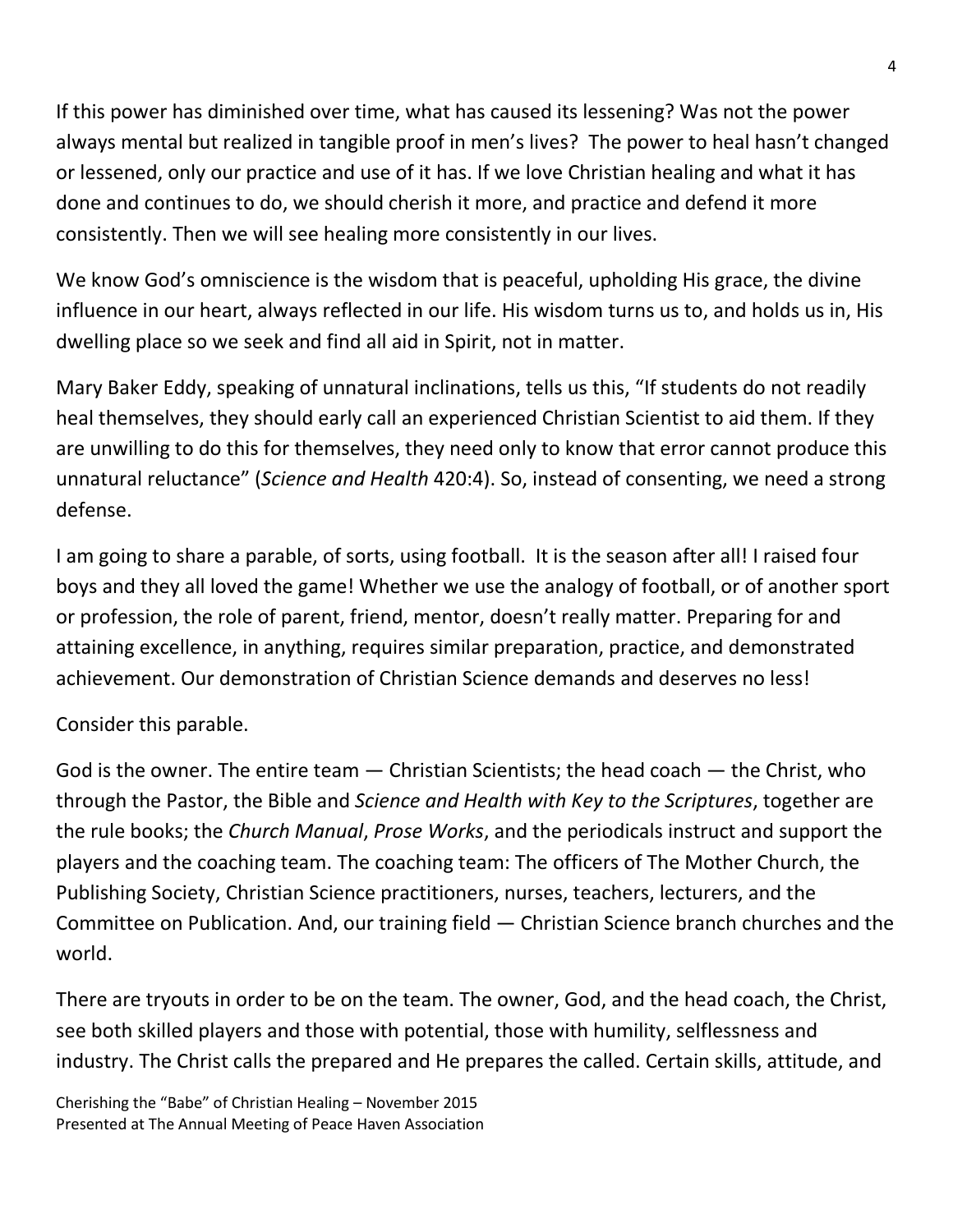deportment are demanded and must be maintained at all times— during practice on the field and off. A player must show up and must endure rigorous training, day after day. He must respect the authority of the coach, study the rule books, follow the directions, utilize all the tools and equipment, heed the coaches, and he must be a support to his fellow team mates. His progress and contribution must be apparent, giving testimony. In other words, He must love God first and foremost with all his heart and soul and mind, and love his neighbor as himself. This is cherishing the babe within.

But, what if the player doesn't give his all, or doesn't practice what he knows, or doesn't show up for practice, for whatever reason? He may find himself unsuccessful, on the sidelines, or he may quit the team. Further preparation and practice may be required. With the loving owner, God, through His Christ, the player will be shown the way forward. Trials, in the court of the Lord, never leave us where they find us. The verdict of our innocence will move us to new and higher attainments, proof of God's care. God comforts us, "Behold, I am with thee, and will keep thee in all places whither thou goest, and will bring thee again into this land; for I will not leave thee…" (Gen. 28:15). We are never beyond hope and healing.

Game Day: Demonstrating what we know, proving that Christian Science is not mere theory, but is demonstrable Science.

The offense: Having the ball they go straight for the goal — healing by being perfectly attuned to divine Science, where Spirit or the power of divine Love bear witness to the truth, this is the ultimatum, the scientific way and the healing is instantaneous (*Science and Health* 411:3).

The defense: Their job is not to just hold the line but to push back the other team's line of offense. Their job is to take the momentum, intercept the ball, and win their way past the goal line! Mrs. Eddy tells us, "To heal by argument, find the type of the ailment, get its name, and array your mental plea against the physical" (*Science and Health* 412:18-20). Type of ailment and name do not mean to get a diagnosis. In *Science and Health* Mrs. Eddy tells us, "A physical diagnosis of disease — since mortal mind must be the cause of disease — tends to induce disease." She prefaces this with, "The moral and spiritual facts of health, whispered into thought, produce very direct and marked effects on the body" (*Science and Health* 370:18). So, when healing by argument she tells us, "Mentally insist that harmony is the fact, and that sickness is a temporal dream. Realize the presence of health and the fact of harmonious being,

Cherishing the "Babe" of Christian Healing – November 2015 Presented at The Annual Meeting of Peace Haven Association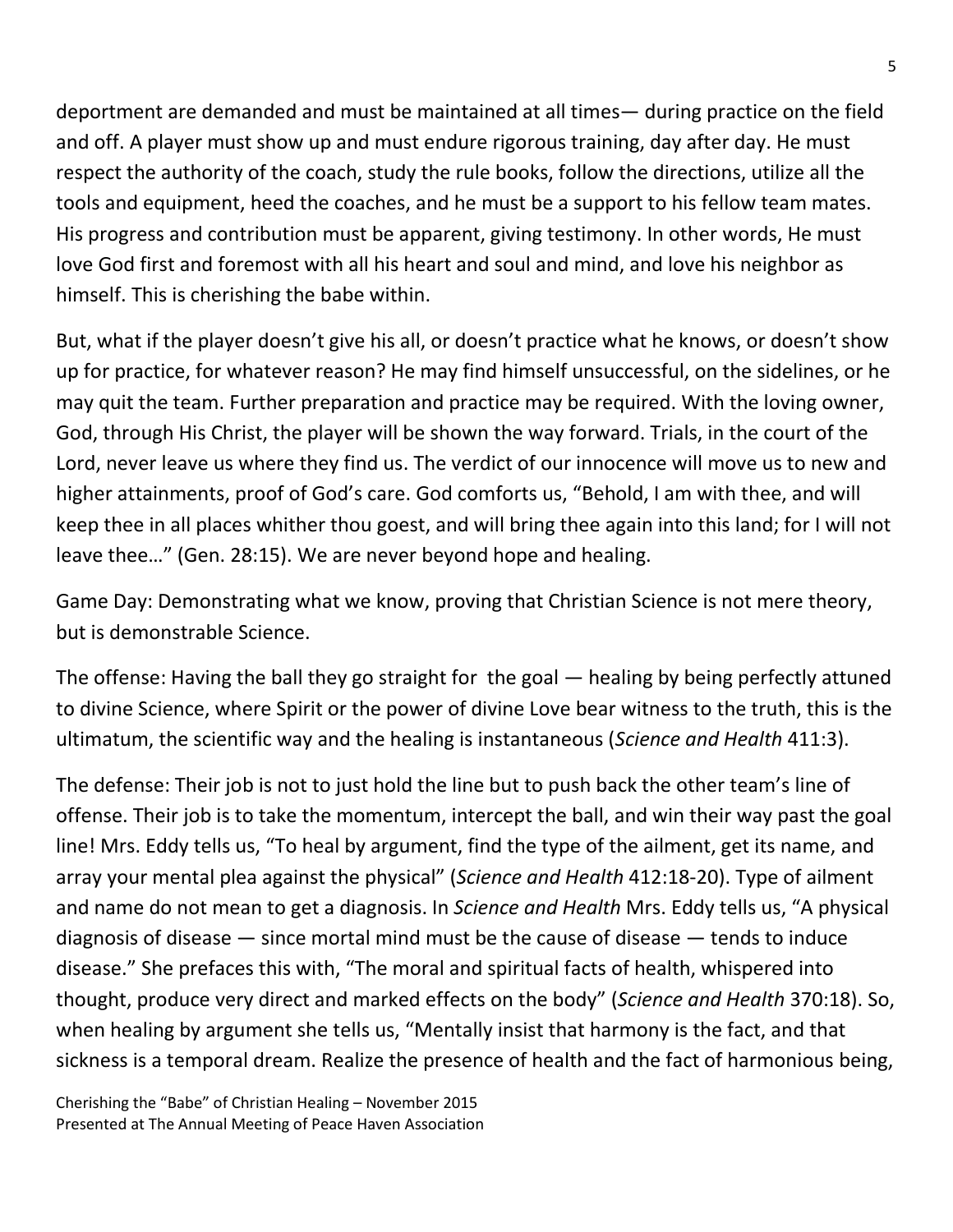until the body corresponds with the normal conditions of health and harmony" (*Science and Health* 412:23).

When on the defense, healing by argument, we can't play on both sides. We can't play on different teams in one game. Choose who and what you are defending and stick with it!

A football player must give his all until the end of the game. He cannot give in to undisciplined thinking. He cannot give in to errors, missed opportunities, flags on the play, mistakes, frustration, self-righteousness, or condemnation. He cannot be concerned with what the fans, or others, are thinking about him or his game. He must stay focused on the game and the victory. He must listen to the coach, the Christ, and consistently follow his directions.

So, we go for the win and we do not stop until we have won. Mrs. Eddy tells us, "You have simply to preserve a scientific, positive sense of unity with your divine source, and daily demonstrate this…Wait patiently on illimitable Love, the Lord and giver of Life. Reflect this Life, and with it cometh the full power of being" (*Pulpit and Press* 4:9-11, 23-25). And a loved hymn tells us, "…And during the battle the victory claim, — Their trust in Thy truth is their daring, Salvation [health and prosperity] to all men declaring" (*Christian Science Hymnal* 204).

In our daily preparation we are expected, as a team member, to defend ourselves against aggressive mental suggestion, not neglecting our duty to God, to our beloved Leader, and to mankind. We must consciously prepare and practice what we've learned in order to make an aggressive defense against error and win a little each day until the victory is won. "Individuals are consistent who, watching and praying, can 'run, and not be weary;…walk, and not faint,' who gain good rapidly and hold their position, or attain slowly and yield not to discouragement" (*Science and Health* 254:2-6).

I asked Annie McCauley to share with me a healing at Peace Haven that illustrates these healing truths Mrs. Eddy shares with us in the textbook. Here are the first several paragraphs of the firsthand healing published by the patient on the patient's blog and witnessed by those at Peace Haven:

*"I wish also to express gratitude for Peace Haven, the Christian Science nursing facility in which I spent three weeks surrounded by the sincere and continual expression of love from its kind and caring administrators, and from the Christian Science nursing staff there.*

Cherishing the "Babe" of Christian Healing – November 2015 Presented at The Annual Meeting of Peace Haven Association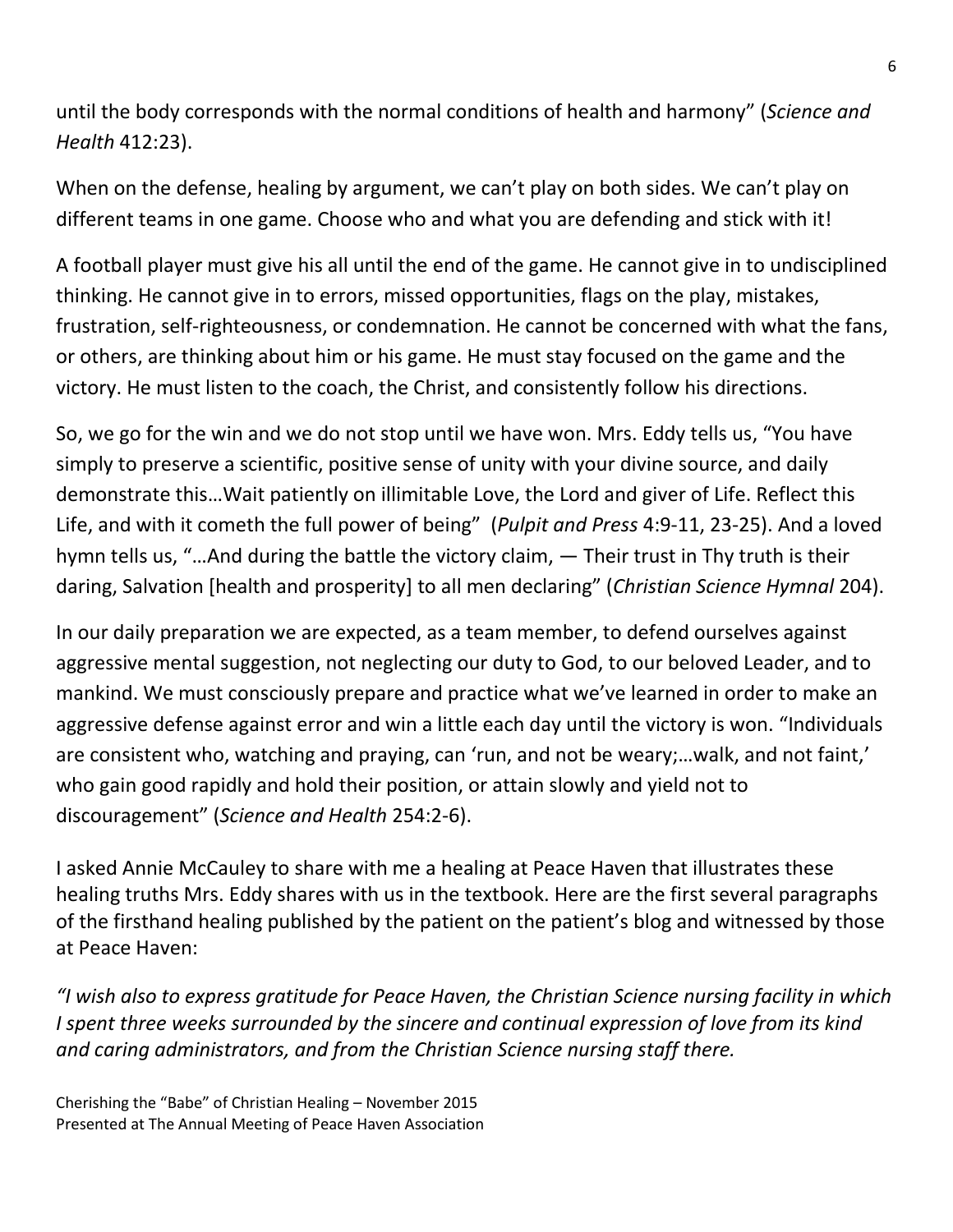*Near the end of May 2014 on a rural road near my home, I sustained what was evaluated medically as a set of quite serious injuries as the result of a direct and severe collision between me on my Triumph Sprint motorcycle, and a deer. My wife picked me up and took me to our local Emergency Room immediately after the accident. After being transported from there to a Christian Science nursing facility, my healing came to me in a short period of time, and 100% through spiritually based prayer. I requested and received no material or medical aid of any kind at any time, because I had committed myself to an unwavering confidence in my purely spiritual identity as the image and likeness of God, who IS Love itself – nothing more, and nothing less.*

*X-rays taken at the ER indicated four broken ribs and a broken shoulder blade. The attending ER doctor said that in his view I needed to be transported immediately to an accident trauma center in Springfield (Mo). The doctor's opinion was offered with the best of intentions, and it was a grim one which included the prediction of a worsening of the situation and of a long recovery period. In fact none of those predictions proved to come true, and I can report with full confidence that the final harmonious outcome of this incident had everything to do with my turning away from negativity, and towards the love of God.*

*Of course the ER doctor wanted to do the right things for me, so he also advised that more xrays be taken to evaluate the physical picture even further. I declined them, explaining to the doctor that as a Christian Scientist, any additional physical information would not be at all helpful to aid my objectives. I knew that I would be finding my healing through spiritual means alone, and that placing any faith or value in bodily material evidence only tends to oppose that approach.*

*The ER doctor was kind and helpful, and he was indeed my first human evidence that God indeed was in control and was already answering my prayer. Although the ER doctor did seem confused and a bit bewildered that I would decline expert medical treatment in favor of an unwavering faith in God, he unquestioningly and respectfully honored my decision. He even called my wife the following day, after my transport to a Christian Science nursing facility to be sure I was doing well. That was love in expression and it set the stage for the harmony that was to unfold.*

*Through our telephone communication from the ER with the Christian Science practitioner, who lovingly stayed with me in prayer through the whole healing experience, we learned about Peace Haven, a non-medical healing and recovery facility for Christian Scientists, located in St. Louis. I had known of Peace Haven's existence, but knew little about it.*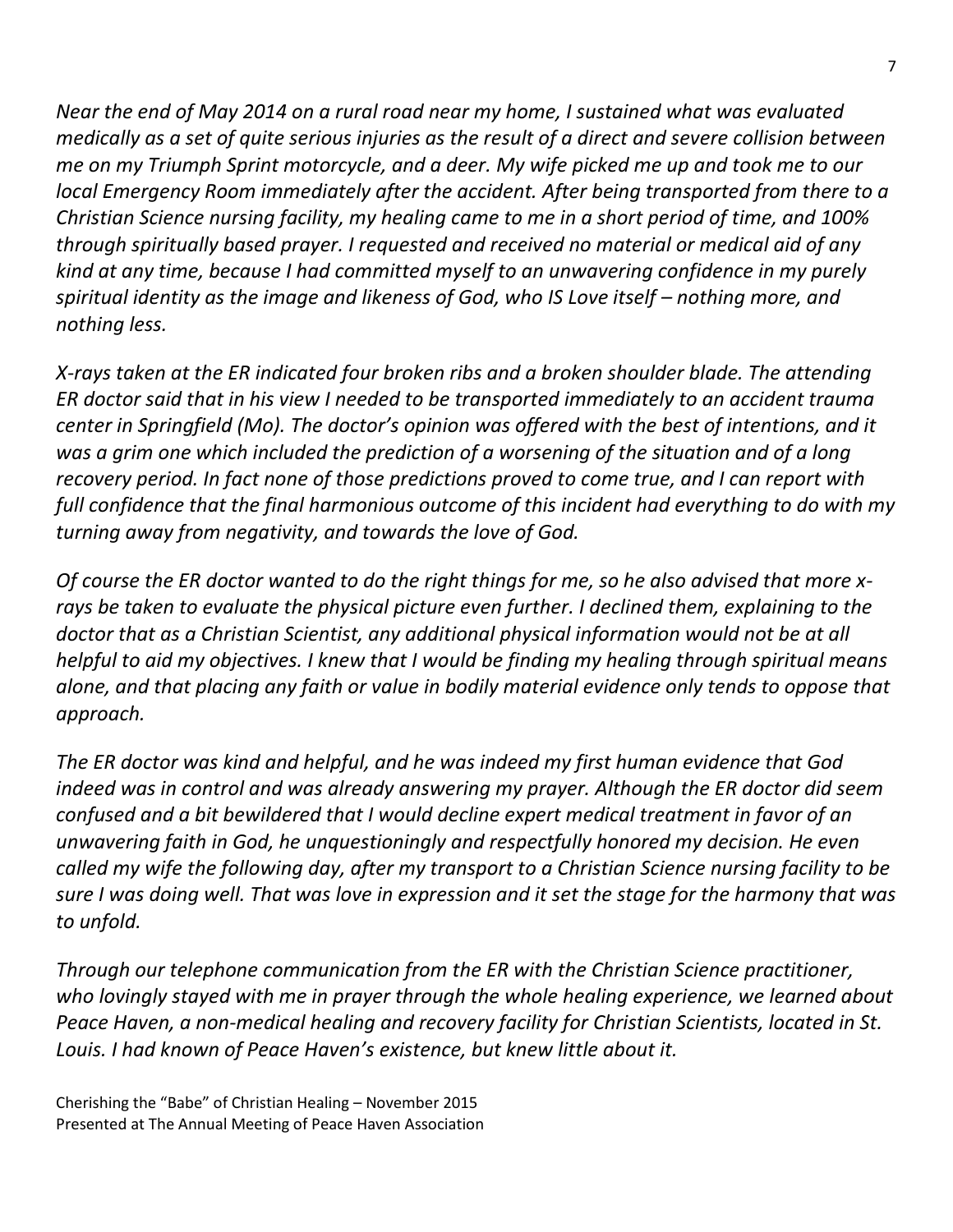*There was no hesitation. I knew immediately and firmly that this was where I was to go. The decision to go here came to me as though it were an angel message instructing me to listen and obey. This considerate ER doctor then made special arrangements for me to be transported by ambulance to Peace Haven, a trip of over four hours duration, in spite of the fact that it was against official policy for the EMTs to make such a drive in the middle of the night.*

*During my time of dedicated prayer and recovery at Peace Haven, I also discovered more and deeper spiritual meaning in quite a number of other Biblical passages, and in related relevant writings by Mary Baker Eddy, the Discoverer and Founder of Christian Science. I was also guided and supported in my prayers by the supporting prayers of my wife, who stayed by my side for the entire time I was there, by the prayerful and continual support of a Christian Science Practitioner, by the prayers and love expressed by the Christian Science nurses who lovingly and confidently attended to my every physical need, and by the prayers of the small number of select friends and family who knew about my situation. I am forever grateful for every supporting prayer received!"*

As students of Christian Science we know that divine Love alone is man's life. That this life is of God, conceived of, born, nurtured, maintained, sustained, and perpetually triumphant in the empire of Mind. We know that this Mind is All and cannot be removed from its self-existent, all intelligent reign. We know that God's omnipotence dissolves the conjecture of other powers. We know that God is the only presence. Then, can sin, sickness, or death find a presence in man's life? Can sin or disease take up residence in God's child? No. We know that God is wisdom holding His innocent, pure child as the object of His immediate understanding (*Science and Health* 115:17). For that reason, each of us knows we are not born of blood, nor of the will of the flesh, nor of the will of man, but of God alone (John1:13). We know it is God that made us; that we are not self-created (Ps. 100:3). We can only know ourselves as immortal, perfect and spiritual (*Science and Health* 475:11-13).

Therefore, we are *not* material. We are not chemical, biological, neurological, physically structural, or psychological. We are not made of material elements subject to material beliefs which mortal mind names law. We know that our life, substance, and intelligence are not found in matter where mortal minds congregate for worship. Each of us knows that the compound elements that comprise our being are of God's building, His temple. Mrs. Eddy defines "temple" in the Glossary as "Body; the idea of Life, substance, and intelligence, the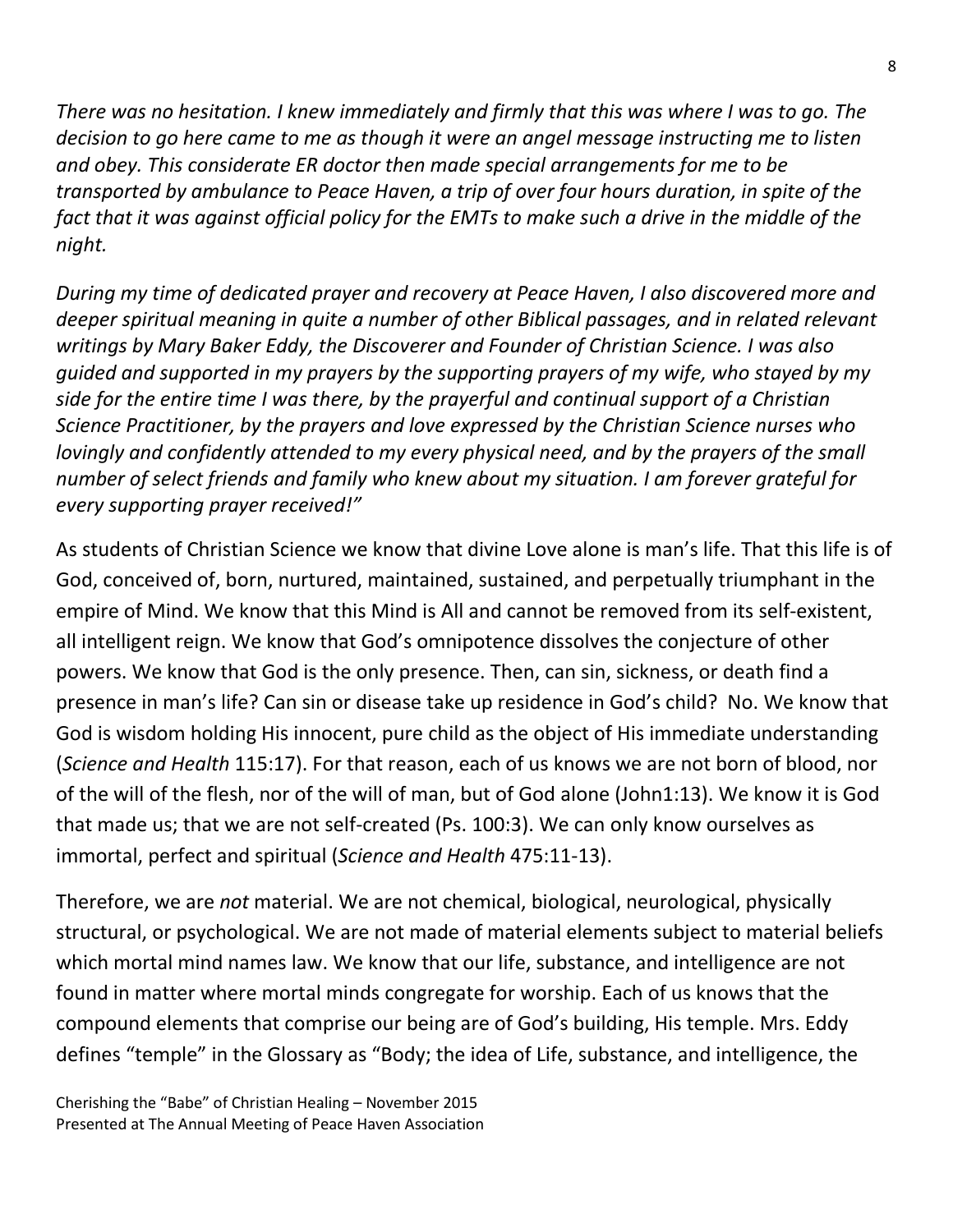superstructure of Truth; the shrine of Love" (*Science and Health* 595:7). This is where *immortal*  man congregates for worship. We know that we reflect the one divine Mind and always have. We have that mind that is in Christ, and none other. Accordingly, we know that only good has ever found a lasting home in our thought, so no erroneous influence or image can emerge in consciousness to be found in body, in God's temple.

The Christian Scientist, so armed, is not at risk and cannot give heed to the voices of materialism and sensualism. He cannot be persuaded by the noise of supposed sin, the parade of diseases, nor can he consent to a pathway toward death. The Christian Scientist cannot be afraid. He is a sentinel on watch. He knows what false evidence, illusion, is and is not deceived by its presentation. The Christian Scientist can never be deceived into thinking that the five physical senses have a better grasp on his needs than spiritual sense. Mortal minds, human opinions, which our Leader tells us are valueless, under the guise of having superior knowledge, cannot tempt the Christian Scientist to believe that there is another mode beside God and that this other mode or method would bring honest and lasting blessing. Christian Scientists know that Christian Science heals and makes this his sole aim and goal. He claims the victory.

Let's go back to the authority of our *Church Manual*. As stated, it includes every provision necessary for the individual and collective demonstration of Christian Science. We would do well to uphold and utilize each and every By-Law. Mrs. Eddy tells us in her article on Mental Digestion, "Of this I am sure, that each Rule and By-law in this Manual will increase the spirituality of him who obeys it, invigorate his capacity to heal the sick, to comfort such as mourn, and to awaken the sinner" (*My.* 230:10).

And in *Miscellaneous Writings*, Mrs. Eddy reminds us that the Rules and By-laws "were impelled by a power not one's own…They sprang from necessity, the logic of events — from the immediate demand for them as a help that must be supplied to maintain the dignity and defense of our Cause; hence their simple, scientific basis, and detail so requisite to demonstrate genuine Christian Science…" (*Miscellaneous Writings* 148:14). So, the Christian Science Nurse by-law is provided for the Cause of Christian Science, for the demonstration of all Christian Scientists in seeing and holding the perfect man and woman to the standard of God's Love, infinite health, and perfection. It is a "help" that must be supplied [and utilized] to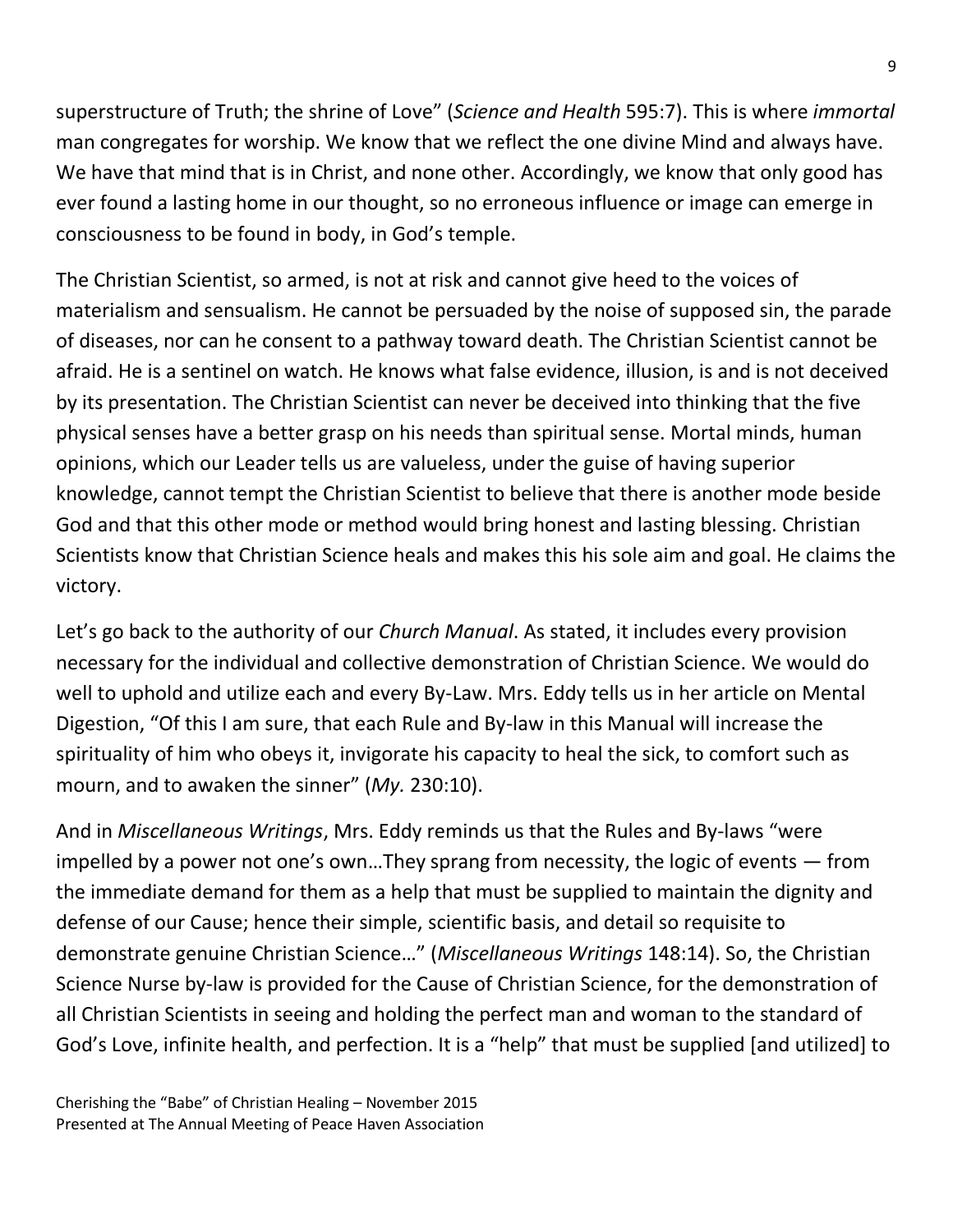maintain the dignity and the defense of Christian Science and to defend our freedom to practice it.

It's important to note that this help, Christian Science nursing, is never beyond our reach if the case calls for it. It is unimaginable that God would give a directive to Mary Baker Eddy for the benefit of Christian Scientists and then put it beyond their reach financially, because of proximity, or personal pressure. God is the Lord and giver of all. God supplies our want in all our ways. "…God hath not given us the spirit of fear; but of power, and of love, and of a sound mind" (II Tim. 1:7).

In the book *Paths of Pioneer Christian Scientists,* published by Longyear Press, we read about a communication Annie Knott had with Mary Baker Eddy. She wrote to Mrs. Eddy, "In our work of late it has come to us in a very striking way how the obstetrics of Christian Science is needed for every one coming to us for treatment, that the Divine idea may be conceived and born in human consciousness."

The Divine idea, the babe of Christ healing understood and brought forth, made evident in human consciousness and experience.

There are many examples of this in the Bible. In Matthew (9:2-8) we find the healing of the paralytic. It is the healing our Leader opened to after her fall on the ice in 1866. It brought forth the babe of healing for Mrs. Eddy and, so, for us too! In this experience, Jesus prepared the thought of the palsied man for healing, for the "babe" to come forth. He first recognized faith, a quality innately natural in a Christian Scientist. Faith translates in Greek to mean: moral conviction, reliance upon Christ for salvation, belief, fidelity. Then Jesus told him, "Be of good cheer," and then, "Thy sins be forgiven thee." True forgiveness does not recognize sin but acknowledges its immutable nothingness, its lack of existence. The Christ's forgiveness served as a defense for the man's innate pure consciousness. It lifted condemnation off of him, putting the momentum of conscious thought on the side of the Christ. Mind reflected in mind.

Jesus prepared the way for the Divine idea to be conceived and born in human consciousness, by first discerning faith, then elevating thought to cheerful courage and joy, and then by removing from consciousness the thoughts that were not hospitable to the reception and manifestation of healing. This demonstration of Christian healing was then moved forward by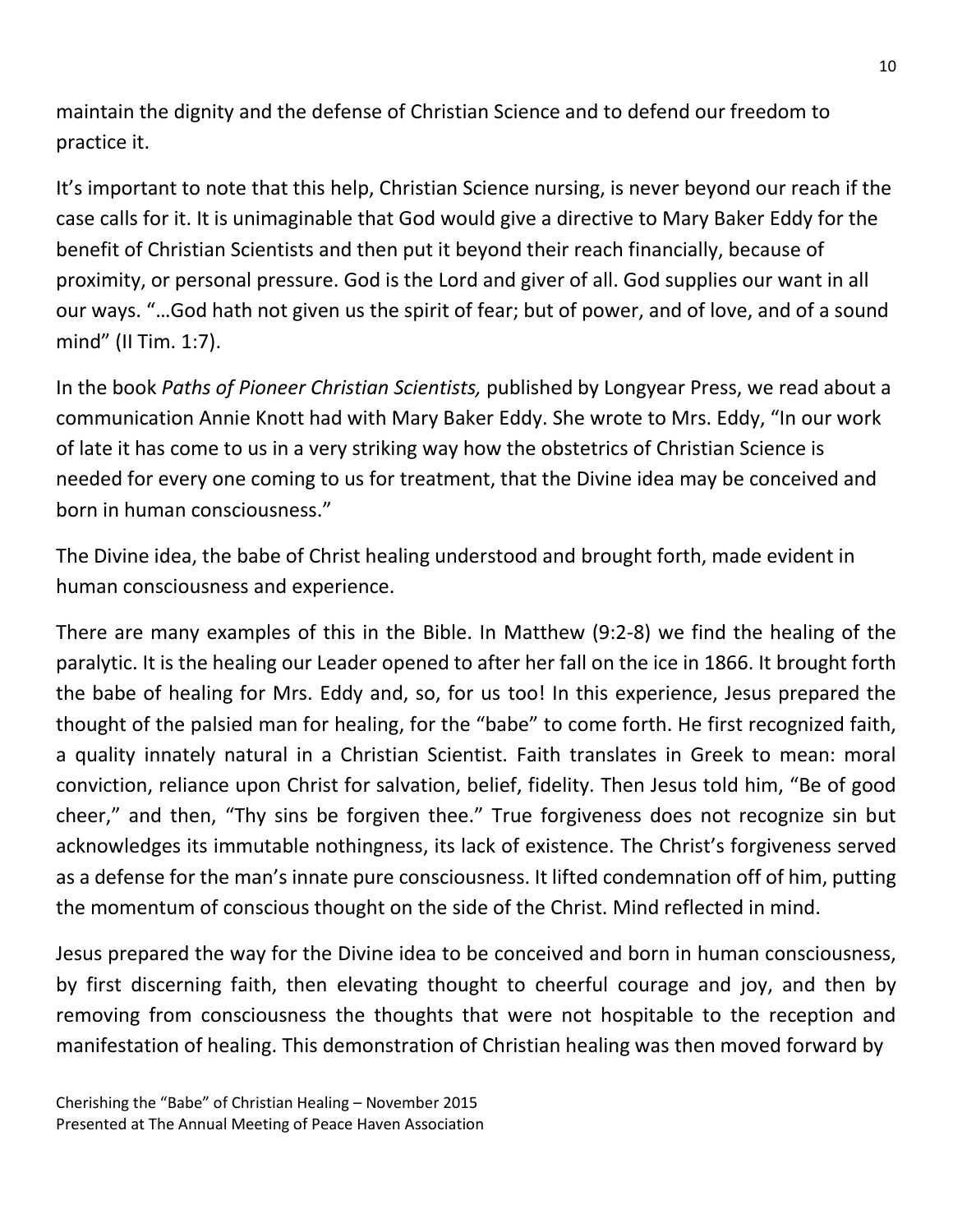Jesus' command to "Arise, take up thy bed, and go unto thine house." The Christ demanded something of the man. He had to arise. The word "arise" translates in Greek to mean: to waken; to rouse from disease, or death, from inactivity, ruins; to take a stand (Strong's 1453). Next, he was to take up his bed. Bed is defined as a small plot of ground. The man had to give up the belief that he was formed of the dust of the ground and must therefore be subject to the Adam dream and its consequences. Jesus told him to depart, to leave the false sense of life in matter behind and to go to his house. "House" in Greek can translate as "temple" (Strong's 3624). We already know that temple is the spiritual definition of body whose Builder and Maker is God.

The Christly demand, the babe of Christian healing was cherished by this dear man. We know he cherished it because "he arose [healed] and departed to his house."

But, what of the scribes that were present? Matthew tells us they thought about Jesus as though he blasphemed. "Blaspheme" translates to mean to speak impiously, to speak against God, to rail on, to defame, or to speak evil (Strong's 987, 989). Jesus, unfazed and with infinite wisdom, handled this imposition on healing. He did what he often did when healing in the midst of naysayers. He asked them a question. "Wherefore think ye evil in *your* hearts?" "Evil" here translates as hurtful in effect or influence, to cause mischief or guilt. Jesus did not take on their ignorant or malicious reasoning, nor did he become fearful.

But he knew their thoughts and their misguided intentions, even though it may have been all they could understand. With his question he uncovered their pride and the blindness of their hearts in not acknowledging the one supreme power higher than man's. Mrs. Eddy tells us, "It is not more difficult to make yourself heard mentally while others are thinking about your patients or conversing with them, if you understand Christian Science — the oneness and the allness of divine Love; but it is well to be alone with God and the sick while treating disease" (*Science and Health* 424:22). With Christly revelation Jesus stopped the quibbling over his Christly method of teaching and healing. He put the weight of all thought on the side of healing. He revealed his God-given divine authority as the Son of man with power on earth to forgive sin and to heal the sick. "When the multitudes saw it, they marveled, and glorified God which had given such power unto men."

We know Jesus was not afraid of the thoughts of the people around him, and neither were the people that sought him for healing. They came for healing in spite of the physicians, cultural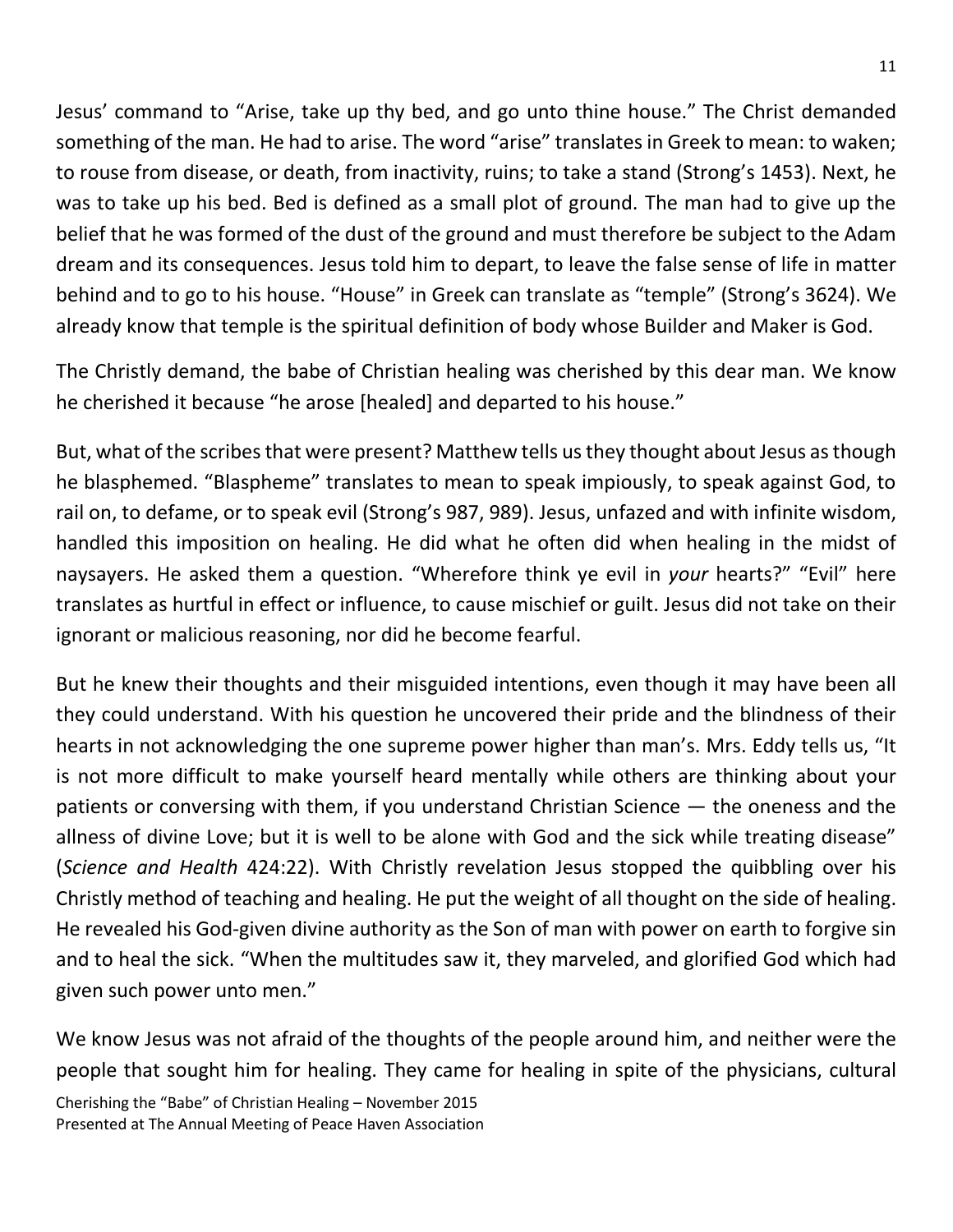barriers, finite religious doctrines, false education, ethnic differences, and family pressure. Success was rooted and grounded in the fulfillment of the prophets. The Messiah had come with healing in his wings. And so, our success today is the fulfillment of prophecy. Christ Jesus promised the forever and complete Comforter, the Holy Ghost. Mary Baker Eddy gave it to us in the form of Christian Science.

Recall with me the definition of "cherish." It says in part — "to treat and embrace with tenderness and affection; to cherish the principles of virtue; to treat in a manner to encourage growth; to hold as dear."What are we cherishing? What are we bringing to the birth? We ask, plead, and implore our forever Father-Mother God to be with us, to help us, to guide us, to heal us, to comfort us, to keep us from chance; to take away our pain, our sin and diseases. We ask to be made worthy, to be unafraid.

Has He not already accomplished this in each of us? Might not gratitude play a part in our acceptance of what God has already done? Do we know that we love God? Do we recognize His love within us? We know we love our spouse, our children, our church, our job, etc. But do we recognize that we love God? We need to, because it is this Love that moves us to Christian demonstration. This love is already within us.

What are we bringing to the birth, to each new and old opportunity to bear witness to the healing power of the divine? Are we coming like the shepherds and wise men to the nativity, knowing the advent of something so wonderful has come? Do we recognize the second appearing and understand its significance? Do we cherish it? Are we humbled and grateful for all Christ Jesus and Mary Baker Eddy have done in bringing God's Word to mankind, for their unselfish labor, their endurance, their persistence, their consecrated listening and obedience to the Eternal Truth? Are we coming on bended knee to honor God and His Christ?

Do we let the Herods of today cause us to fear the babe of healing succumbing to mental malpractice? Do we bring hope or cynicism? Do we bring faith, or doubt and undisciplined thinking?

Are we cherishing what we profess to love, understanding that it fulfills the final prophecy, the earthly advent and nativity, especially dear to the heart of Christian Scientists; to whom

Cherishing the "Babe" of Christian Healing – November 2015 Presented at The Annual Meeting of Peace Haven Association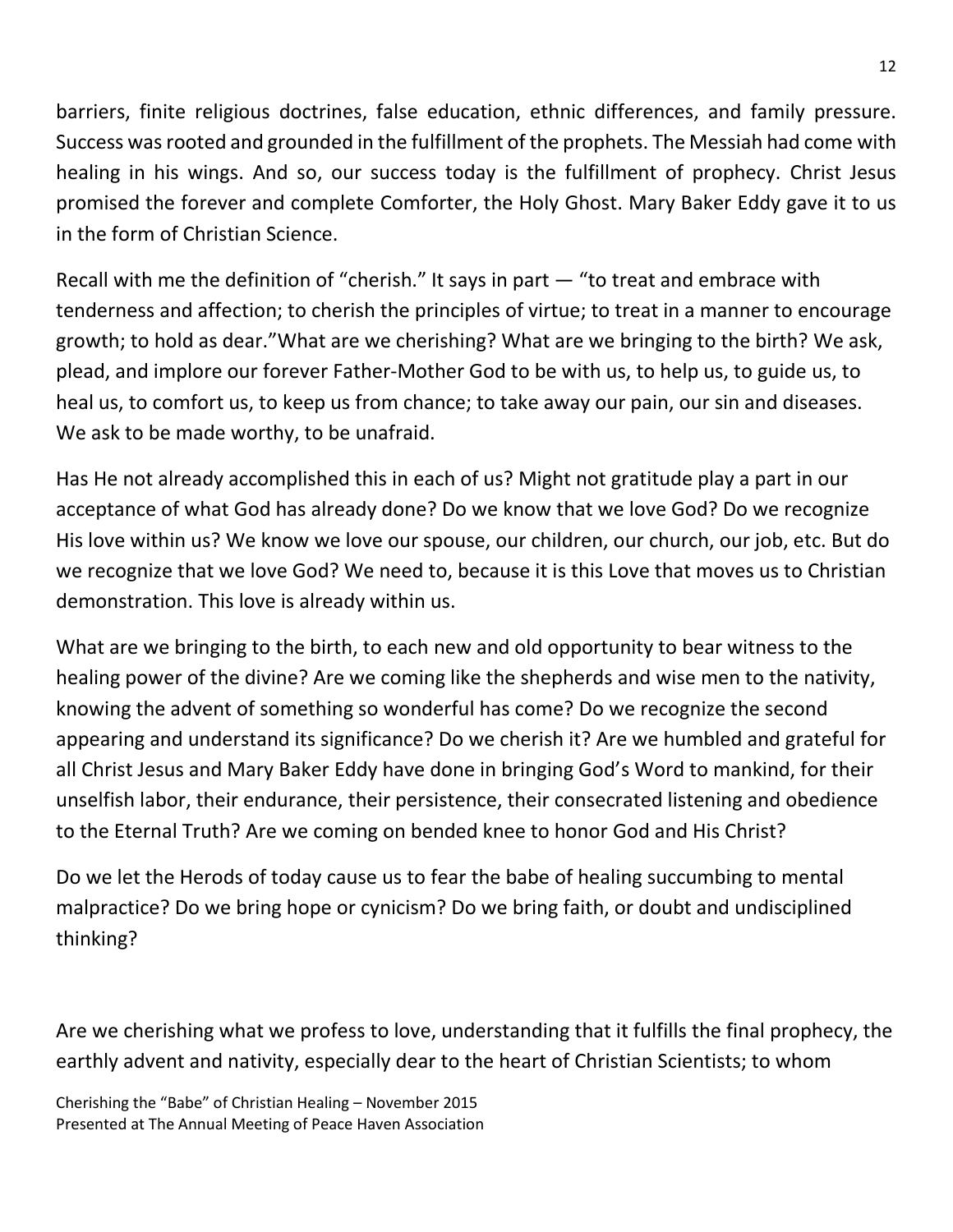Christ's appearing in a fuller sense is so precious, and fraught with divine benedictions for mankind (*Miscellaneous Writings* 320:5).

Our dear Leader, our Mother in Israel, tells us in *Miscellaneous Writings*, "It is most fitting that Christian Scientists memorize the nativity of Jesus" (*Miscellaneous Writings* 374:17-18).

Whether she meant that literally or not, I am not sure. But, I am sure that she expects us to dig deeply into the spiritual significance of Jesus' advent. We cannot fully understand the words and works of Christ Jesus if we do not thoroughly understand his birth, the crucifixion, and the resurrection.

In the nativity we find all the necessary elements for healing.

Mrs. Eddy tells us that it was Mary's spiritual conception that brought forth the Christ idea. She brought it forth in the solitude of a stable, companioned by God's creatures whose purpose was a source of strength, to support Christian healing, and so, the babe came forth hidden from view and the fetters of personal sense (*Science and Health* 514:30-2). Blest is the fruit of thy womb. Mary wrapped this babe in swaddling clothes so that in rest it would not flail about in travail but be held firmly in the Comforting arms of Love. The shepherds and the wise men followed the star of light which showed them the way forward. The watchful wise men went a "new way" home to their country, keeping the unfoldment or revelation of the babe from the dangers of ego, agnosticism, and atheism. The angels of God's presence, continually communicating to each of the players whatever must be done to forward the mission and works of the babe, assured its continuance.

Listening, we hear angels too.

This babe of Christian healing grew and waxed strong in wisdom and stature. And so it does in each of us. It fulfils its intended mission. Today we know it as the Science of the Christ, still here, reigning in consciousness, never to be lost. This is the second coming, the Comforter that is with us forever. It bears each of us on upward wing, awakened to the babe and cherishing its practice and demonstration in our lives. This dear babe is the babe we are to cherish.

Cherishing the "Babe" of Christian Healing – November 2015 Presented at The Annual Meeting of Peace Haven Association Christian Science nursing is just one of the avenues provided by our Leader, Mary Baker Eddy, to this demonstrate Christian healing. We have the blessed opportunity, no, the obligation, to cherish each of her God-impelled provisions provided in the *Church Manual*. Their righteous